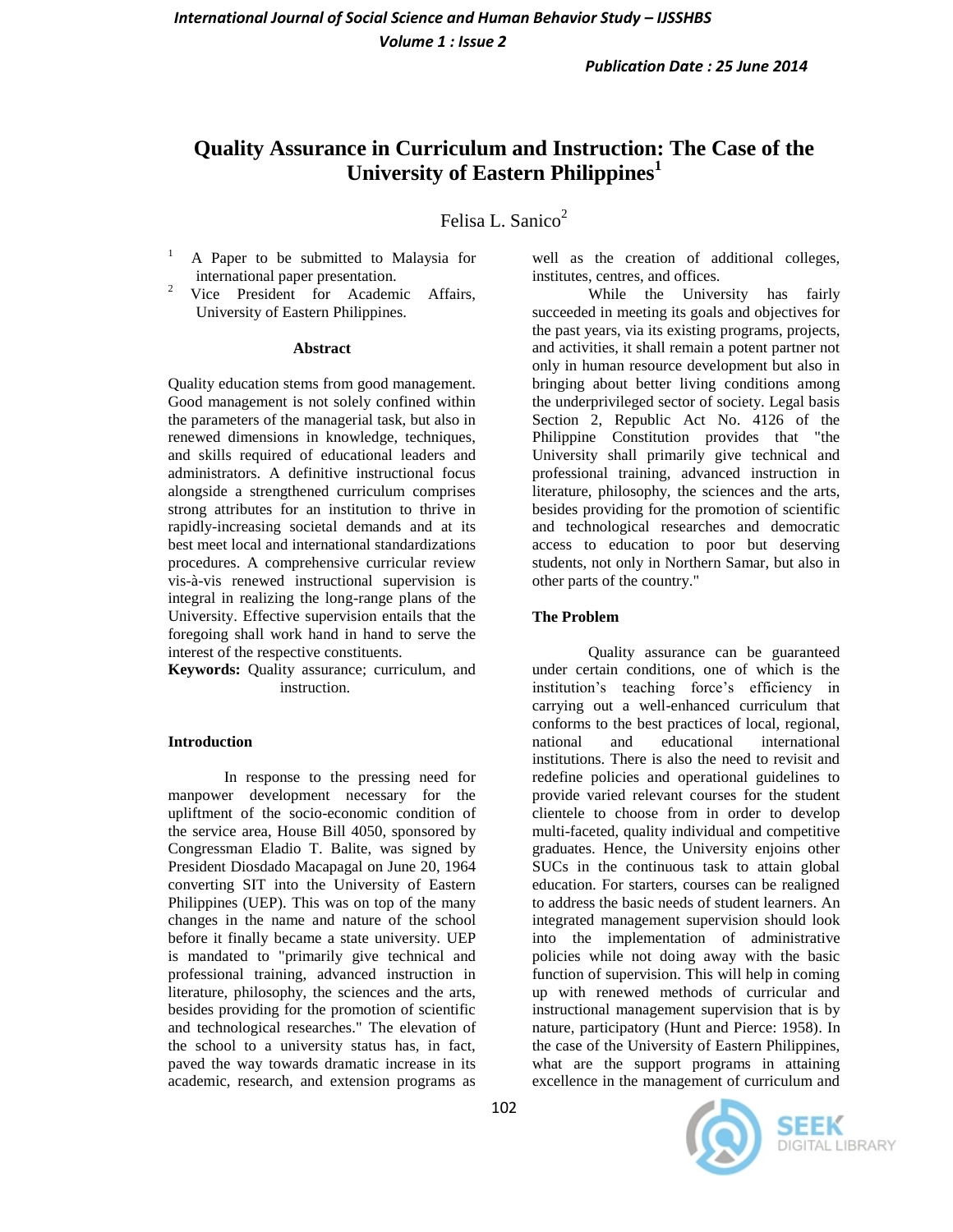instruction? Further, how did the pedagogical performance in positioning faculty members by area of specialization in line with the vertical articulation program of the University is being enhanced?

## **Significant Insights**

It is important to note that the relationships between management supervision of curriculum development process alongside quality of instruction are mutually relevant. The famous African adage saying 'it takes a whole village to raise a child' may be an 'Herculean task' but the art of being pro-active in such a way that an institution like UEP predicts the future by inventing seems more close to reality. While UEP envisions itself into being a worldclass University, taking the initial concrete steps by each element that comprises the system in an act of synergism puts us on the path to such a future. That future is certainly a vital factor in realizing the transformation of the educational landscape of the higher education system in the country.

All these have been pushed by the strengths of the University like meeting the ideal standard for higher education with excellent teachers; the University has a broad set of programs, i.e., comprehensive or general; the University is small enough to offer a friendly, personal environment for students, faculty and staff, but large enough to offer the range of programs that the local constituents require; the University has struggled to build a strong institution despite a very dwindling and limited fund; the University has a competitive advantage with its rich biodiversity and a strong identity whose leaders realize that the local economy depends on highly educated citizens. Its strategic location also provides a quality of life and a natural setting that affords the campus advantages in biodiversity; the University anticipates rising enrollments; and ventures into income-generating projects that provides support and incentive program to its constituents.

Side by side with these strengths are the challenges like the dwindling of funding from the national government; hence, the need to adopt cost-efficient operation, as the university did. A history of limited funding priorities had restricted the investment in facilities,

technology, and communications (external and internal), student information, student support, research, and extension and production support.

This analysis, as well as the goals and programs provided the groundwork for the development of the Strategic Goals and associated objectives of the UEP's Academic Plan.

The nature of competence and development of expertise in content areas or tool subjects like mathematics, science, and language is in need of serious reshaping. Curricular goals, instructional processes and

modes of assessment shall observe consistent linkage and reciprocation. Doing so requires renewed management perspectives of educational administrators; this is a move away from the confined traditions of leadership. Embarking on 'adoptive expertise' (Pellegrino: 2006) rather than meeting standards in the three key aspects of educational process-curriculum, instruction and assessment provides better solutions, creativity, and innovation to competencies. Requiring such from educators ensures better pedagogy. Expert knowledge in classroom teaching results in a more productive teaching-learning process that brings more fun to lifelong learning.

The following five functions illustrate curricular-instructional supervision (Krug, 1992:432-433, Parker & Day, 1997:87) which were and will always be part of UEP's actions; defining and communicating a clear mission, goals and objectives; managing curriculum and instruction in ways that respond to global needs; supervising teaching through an established support systems for teacher-training and development; ensuring sustainable support systems from relevant internal and external stakeholders; *monitoring processing assessment and evaluation* among all groups involved.

All these form part of the functions of the highest University Officials, e.g., VPAA, Finance Administrator, College Deans, Curriculum Planners, Technical Liaison Officer, Instruction Coordinators, Research and Extension Coordinators and other stakeholders (HEIS, CHED, DLE, LGU, Consortia)who are held responsible to approve and fine tune the proper conduct and implementation.

### **Conclusions**